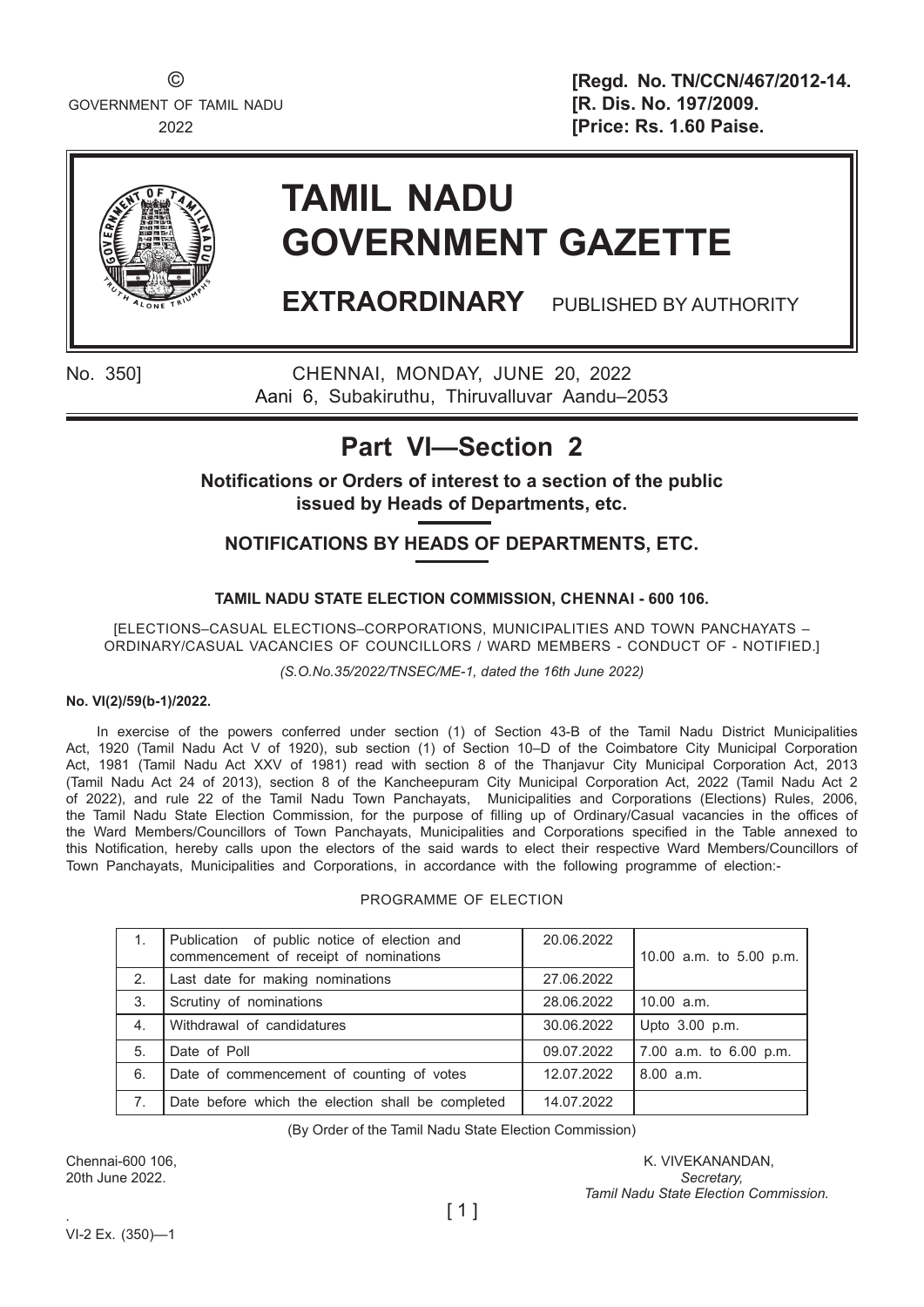# 2 TAMIL NADU GOVERNMENT GAZETTE EXTRAORDINARY

### ANNEXURE

### The Table

## **CORPORATION COUNCILLOR**

| SI.No. | <b>District</b> | Corporation              | Ward No. |
|--------|-----------------|--------------------------|----------|
|        | Kancheepuram    | Kancheepuram Corporation | 36       |
| 2.     | Thanjavur       | Thanjavur Corporation    |          |

# **MUNICIPAL COUNCILLOR**

| SI.No. | <b>District</b> | <b>Municipality</b>         | Ward No. |
|--------|-----------------|-----------------------------|----------|
|        | Mayiladuthurai  | Mayiladuthurai Municipality | 19       |
|        | Theni           | Periyakulam Municipality    | 26       |

# **TOWN PANCHAYAT WARD MEMBER**

| SI.No. | <b>District</b> | Town Panchayat               | Ward No. |
|--------|-----------------|------------------------------|----------|
| 1.     | Virudhunagar    | Vathirairuppu Town Panchayat | 2        |
| 2.     | Virudhunagar    | V.Pudupatti Town Panchayat   | 7        |
| 3.     | Erode           | Athani Town Panchayat        | 3        |
| 4.     | Erode           | Ammapettai Town Panchayat    | 2        |
| 5.     | Thanjavur       | Ayyampettai Town Panchayat   | 9        |
| 6.     | Sivaganga       | Kanadukathan Town Panchayat  | 8        |
| 7.     | Sivaganga       | Ilayangudi Town Panchayat    | 13       |
| 8.     | Namakkal        | Pillanallur Town Panchayat   | 8        |

(By Order of the Tamil Nadu State Election Commission)

20th June 2022.

Chennai-600 106, K. VIVEKANANDAN, 20th June 2022.  *Tamil Nadu State Election Commission.*